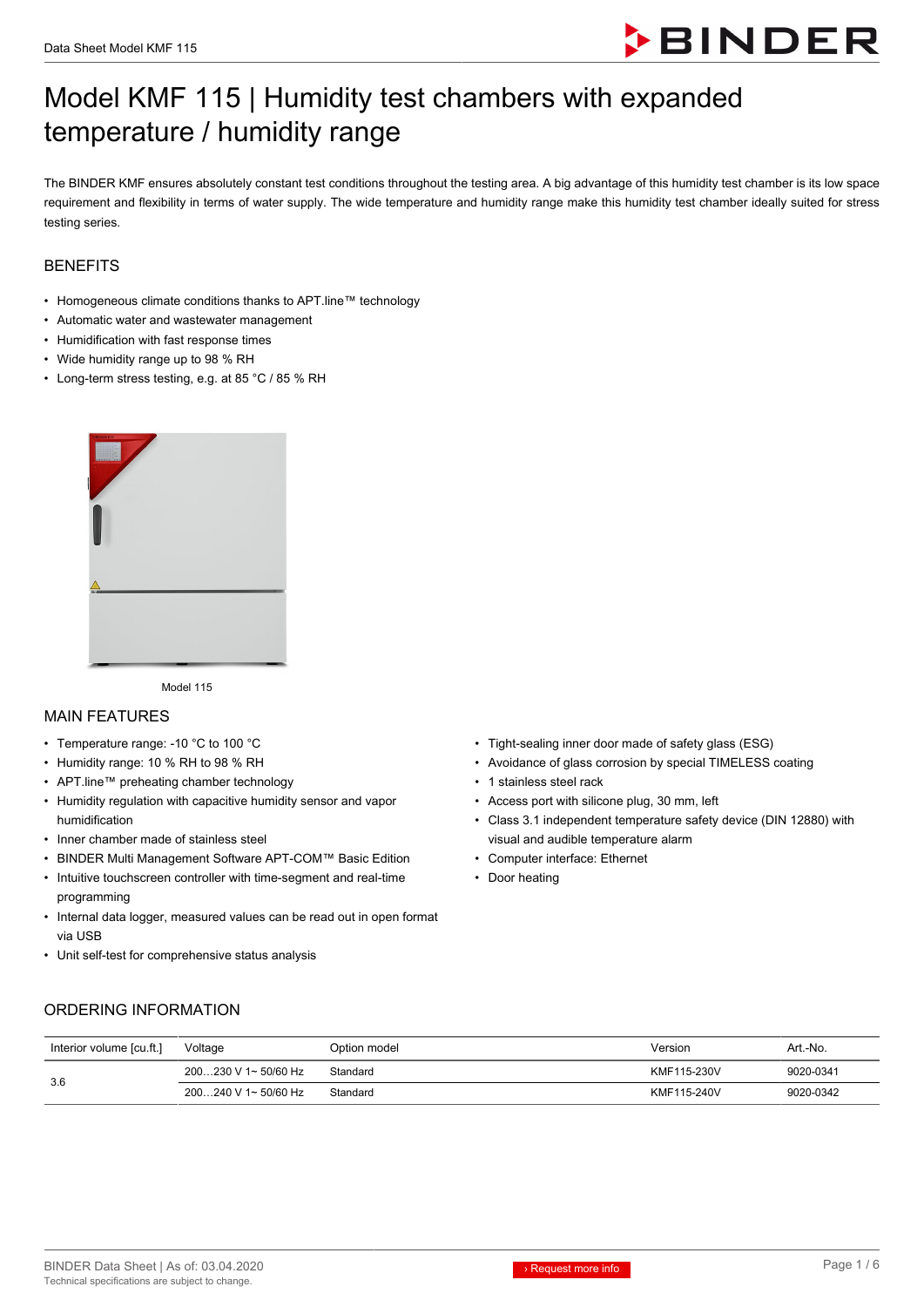

# TECHNICAL DATA

| Description                                                  | KMF115-230V <sup>1</sup> | KMF115-240V1   |
|--------------------------------------------------------------|--------------------------|----------------|
| <b>Article Number</b>                                        | 9020-0341                | 9020-0342      |
| Performance Data Temperature                                 |                          |                |
| Temperature range                                            | $-10100$                 | $-10100$       |
| Average heating-up rate according to IEC 60068-3-5 [K/min]   | 1.3                      | 1.3            |
| Average cooling down time according to IEC 60068-3-5 [K/min] | 0.5                      | 0.5            |
| Max. heat compensation at 25 °C [W]                          | 150                      | 150            |
| Performance Data Climate                                     |                          |                |
| Temperature range [°C]                                       | 1090                     | 1090           |
| Temperature variation depending on setpoint [± K]            | 0.21                     | 0.21           |
| Temperature fluctuation depending on setpoint [± K]          | 0.10.3                   | 0.10.3         |
| Humidity range [% RH]                                        | 1098                     | 1098           |
| Humidity fluctuation depending on setpoint                   | $≤2,5±%$ RH              | $≤2,5±%$ RH    |
| Dew point temperature range [°C]                             | 590                      | 590            |
| Electrical data                                              |                          |                |
| Rated Voltage [V]                                            | 200230                   | 200240         |
| Power frequency [Hz]                                         | 50/60                    | 50/60          |
| Nominal power [kW]                                           | $\overline{2}$           | $\overline{2}$ |
| Unit fuse [A]                                                | 16                       | 16             |
| Phase (Nominal voltage)                                      | $1 -$                    | $1 -$          |
| <b>Measures</b>                                              |                          |                |
| Interior volume [cu.ft.]                                     | 3.6                      | 3.6            |
| Net weight of the unit (empty) [lbs]                         | 282                      | 282            |
| Permitted load [lbs]                                         | 220                      | 220            |
| Load per rack [lbs]                                          | 66                       | 66             |
| Wall clearance back [in]                                     | 3.94                     | 3.94           |
| Wall clearance sidewise [in]                                 | 3.94                     | 3.94           |
| <b>Internal Dimensions</b>                                   |                          |                |
| Width [in]                                                   | 23.64                    | 23.64          |
| Height [in]                                                  | 19.03                    | 19.03          |
| Depth [in]                                                   | 13.83                    | 13.83          |
| Doors                                                        |                          |                |
| Inner doors                                                  | $\mathbf{1}$             | $\mathbf{1}$   |
| Unit doors                                                   | $\mathbf{1}$             | $\mathbf{1}$   |
| Housing dimensions not incl. fittings and connections        |                          |                |
| Width net [in]                                               | 34.67                    | 34.67          |
| Height net [in]                                              | 41.4                     | 41.4           |
| Depth net [in]                                               | 25.61                    | 25.61          |
| Environment-specific data                                    |                          |                |
| Energy consumption at 85 °C and 85 % RH [Wh/h]               | 570                      | 570            |
| Sound-pressure level [dB(A)]                                 | 52                       | 52             |
| Fixtures                                                     |                          |                |
| Number of shelves (std./max.)                                | 1/5                      | 1/5            |

1 All technical data is specified for unloaded units with standard equipment at an ambient temperature of +22 °C ±3 °C and a power supply voltage fluctuation of ±10 %. The temperature data is determined to BINDER factory standard following DIN 12880, observing the recommended wall clearances of 10 % of the height, width, and depth of the inner chamber. Technical data refers to 100 % fan speed. All indications are average values, typical for units produced in series. We reserve the right to change technical specifications at any time.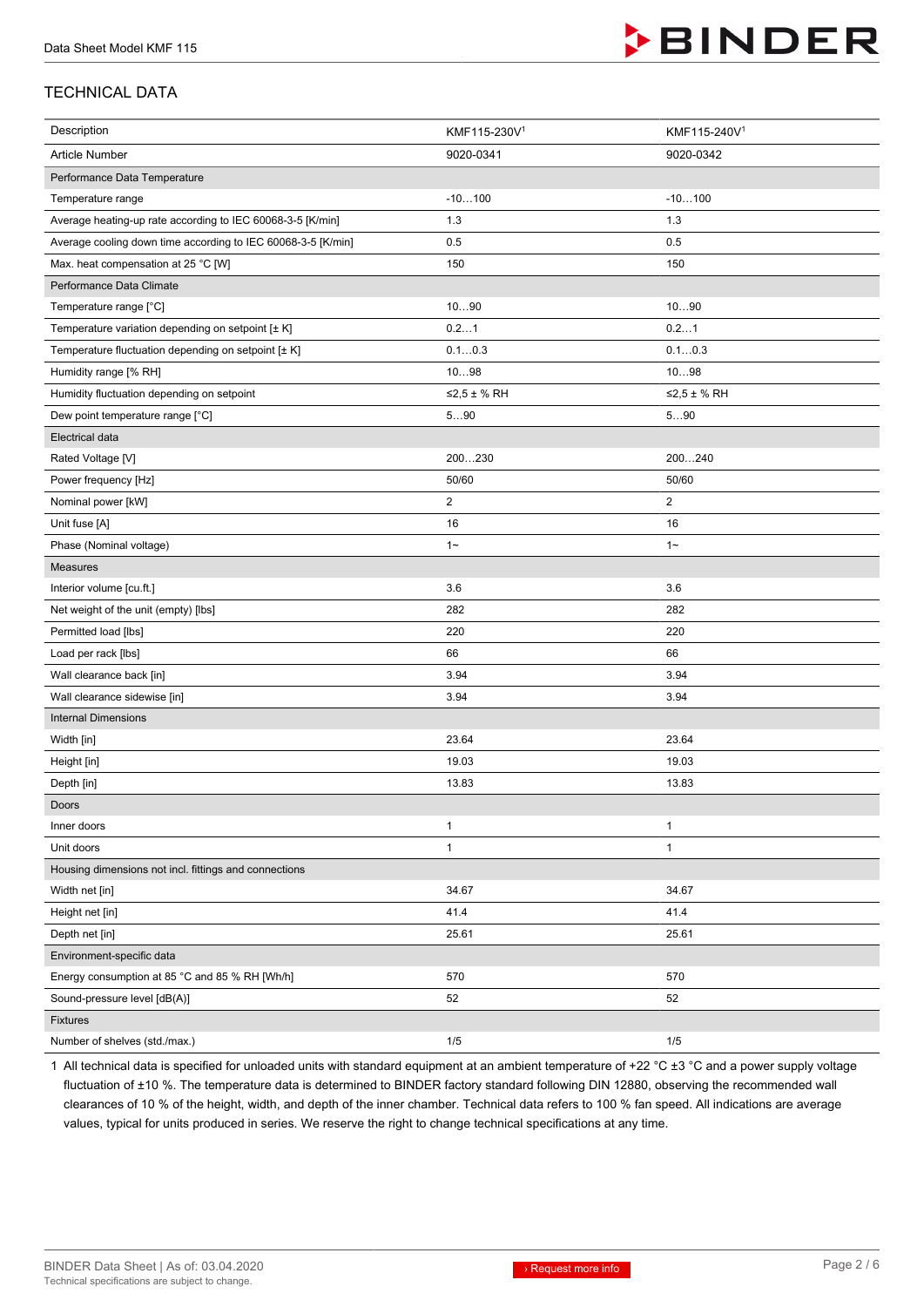

# DIMENSIONS INCL. FITTINGS AND CONNECTIONS [MM]



# **CHARTS**



C: Condensation in the inner chamber may be possible

#### Climate chart

# OPTIONS

| Designation                          | Description                                                                                                                                          | $\pmb{\ast}$      | Art.-No.  |
|--------------------------------------|------------------------------------------------------------------------------------------------------------------------------------------------------|-------------------|-----------|
| Access port with silicone<br>plug    | left                                                                                                                                                 |                   |           |
|                                      | 30 mm                                                                                                                                                | 01                | 8012-1446 |
|                                      | 50 mm                                                                                                                                                | 01                | 8012-1476 |
|                                      | 100 mm                                                                                                                                               | 01                | 8012-1342 |
|                                      | right                                                                                                                                                |                   |           |
|                                      | 30 mm                                                                                                                                                | 01                | 8012-1440 |
|                                      | 50 mm                                                                                                                                                | 01                | 8012-1470 |
|                                      | 100 mm                                                                                                                                               | 01                | 8012-1339 |
|                                      | top                                                                                                                                                  |                   |           |
|                                      | 30 mm                                                                                                                                                | 01                | 8012-1452 |
|                                      | 50 mm                                                                                                                                                | 01                | 8012-1458 |
|                                      | 100 mm                                                                                                                                               | 01                | 8012-1464 |
| Alarm output, zero-<br>voltage       | for temperature (±2 °C) and humidity (±5 % RH), accessible via 6-pin DIN socket (max. 24 V - 2.5 A), with audible<br>signal that can be switched off | $\qquad \qquad -$ | 8012-1676 |
| Analog output 4-20 mA                | for temperature and humidity values (output not adjustable)                                                                                          | $\qquad \qquad -$ | 8012-1679 |
| Calibration certificate,<br>expanded | for temperature and humidity; for extending the measurement in center of chamber to include another test value                                       | ۰                 | 8012-1191 |
|                                      |                                                                                                                                                      |                   |           |

\* Notes › See last page

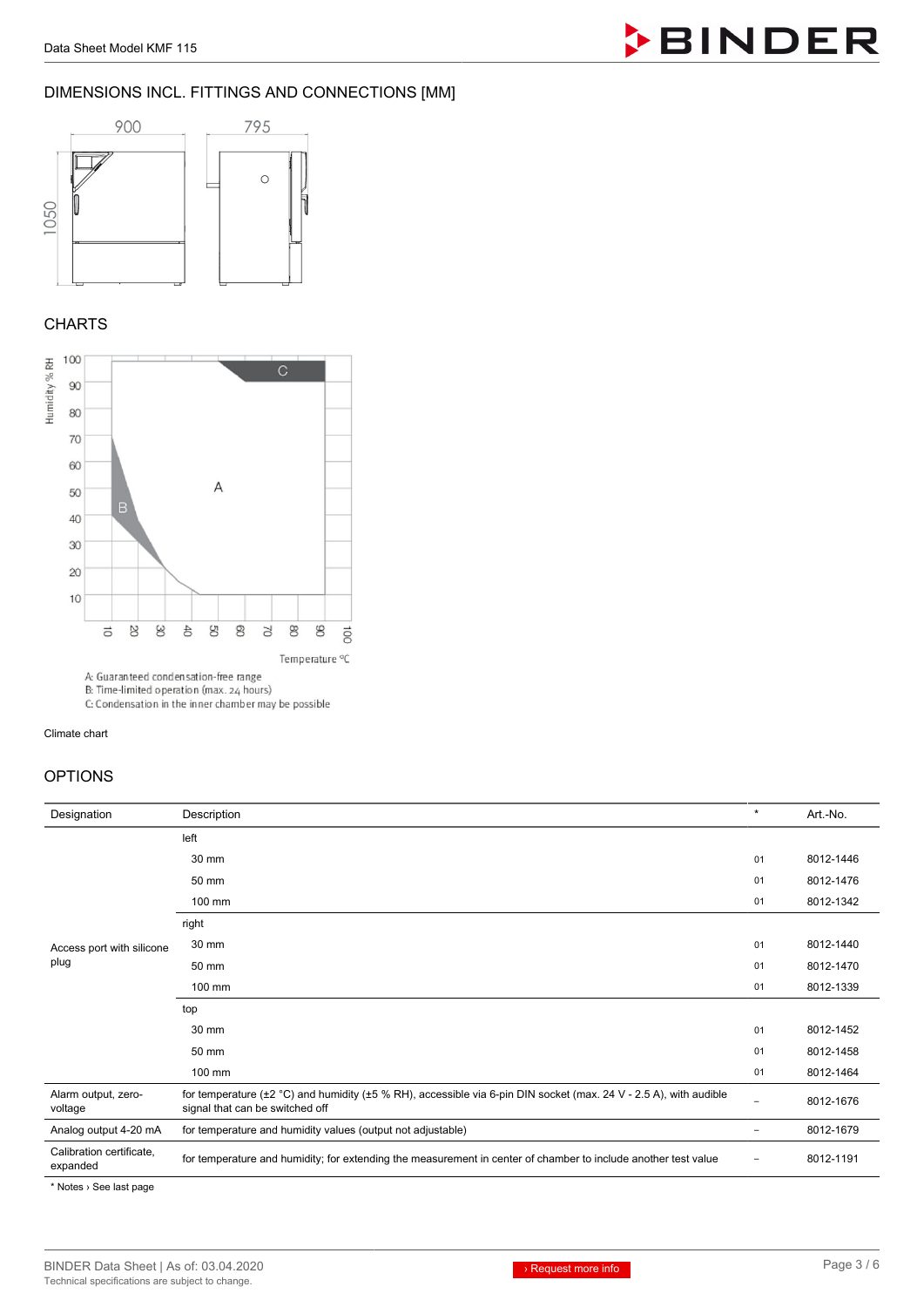Data Sheet Model KMF 115



| Designation                                             | Description                                                                                                                                                                                            | $\mathbf{r}$ | Art.-No.  |
|---------------------------------------------------------|--------------------------------------------------------------------------------------------------------------------------------------------------------------------------------------------------------|--------------|-----------|
| Calibration certificate.<br>temperature                 | temperature measurement incl. certificate and 27 measuring points at specified temperature                                                                                                             |              | 8012-1606 |
|                                                         | temperature measurement incl. certificate, 15-18 measuring points at specified temperature                                                                                                             |              | 8012-1586 |
|                                                         | temperature measurement incl. certificate, 9 measuring points at specified temperature                                                                                                                 |              | 8012-1565 |
| Calibration certificate.<br>temperature and<br>humidity | Measurement in center of chamber at 25 °C / 60% RH or at specified test values                                                                                                                         |              | 8012-1185 |
|                                                         | temperature (according to DIN12880) and humidity measurement incl. certificate, 27 temperature measuring points<br>and 1 humidity measuring point, at 25 $^{\circ}$ C / 60 % RH or at specified values |              | 8012-1612 |
| Class 3.3 independent<br>temperature safety<br>device   | with visual alarm (DIN 12880)                                                                                                                                                                          |              | 8012-1673 |
| Door lock                                               | lockable door handle                                                                                                                                                                                   |              | 8012-1660 |
| Pt 100 temperature<br>sensor                            | additional flexible Pt 100, interior, for displaying the temperature on the unit display                                                                                                               |              | 8012-1682 |
| RS 485 interface, 2-wire                                | Additional serial interface can be used parallel to Ethernet, for Multi Management Software APT-COM™                                                                                                   |              | 8012-1712 |
|                                                         |                                                                                                                                                                                                        |              |           |

\* Notes › See last page

# ACCESSORIES

| Designation                                     | Description                                                                                                                                                                                                                                                                                            | $\star$  | Art.-No.  |
|-------------------------------------------------|--------------------------------------------------------------------------------------------------------------------------------------------------------------------------------------------------------------------------------------------------------------------------------------------------------|----------|-----------|
| APT-COM™ 4 GLP-                                 | for working under GLP-compliant conditions. Measured values are documented in a tamper-proof way in line with<br>the requirements of FDA Regulation 21 CFR 11.                                                                                                                                         |          |           |
| Edition                                         | version 4, GLP edition                                                                                                                                                                                                                                                                                 | 19       | 9053-0042 |
| APT-COM™ 4                                      | convenient unit and user management built on the BASIC edition. Suitable for networking up to 100 units.                                                                                                                                                                                               |          |           |
| PROFESSIONAL-<br>Edition                        | version 4, PROFESSIONAL edition                                                                                                                                                                                                                                                                        | 19       | 9053-0040 |
| <b>BINDER PURE AQUA</b><br><b>SERVICE</b>       | System for preparation or complete desalination of tap water, complete set containing PURE AQUA 300 single-use<br>cartridge, measuring device, and all necessary connecting parts                                                                                                                      |          | 8012-0759 |
| <b>BINDER PURE AQUA</b><br>SERVICE, accessories | Single-use, replacement cartridge for BINDER PURE AQUA System                                                                                                                                                                                                                                          |          | 6011-0165 |
|                                                 | T 220: For continuous temperature logging from -90 °C to 220 °C. The kit includes 1 data logger, Pt 100 sensor with<br>2 m extension cable and 1 magnetic fixture for mounting to the BINDER unit                                                                                                      | 19       | 8012-0715 |
| Data Logger Kit                                 | TH 100/70: For continuous temperature and humidity logging from -40 °C to 100 °C / 0% to 100% RH and additional<br>logging of ambient conditions. Kit includes 1 data logger, 2 attachable combined humidity/temperature sensors, 2 m<br>extension cable and 1 fixture for mounting to the BINDER unit | 19       | 8012-1838 |
|                                                 | TH 100: For continuous temperature and humidity logging from -50 °C to 100 °C; 0% to 100% RH. Kit includes 1<br>data logger, Pt 100 sensor with 2 m extension cable, and 1 magnetic fixture for mounting to the BINDER unit                                                                            | 19       | 8012-1837 |
| Data Logger Software                            | LOG ANALYZE software kit, configuration and evaluation software for all BINDER Data Logger Kits (incl. USB data<br>cable)                                                                                                                                                                              | 19       | 8012-0821 |
|                                                 | Basic set consisting of 2 pieces, attachment material, control unit for max. 4 light strips, 100-240 V, 50/60 Hz                                                                                                                                                                                       |          |           |
|                                                 | Basic set 300, length 30 cm                                                                                                                                                                                                                                                                            |          | 8012-1107 |
|                                                 | Basic set 500, length 50 cm                                                                                                                                                                                                                                                                            |          | 8012-1108 |
| LED light bars                                  | Expansion set consisting of 2 pieces, attachment material: clips. For expanding the basic set of light bars                                                                                                                                                                                            |          |           |
|                                                 | Expansion set 300, length 30 cm                                                                                                                                                                                                                                                                        |          | 8012-1716 |
|                                                 | Expansion set 500, length 50 cm                                                                                                                                                                                                                                                                        |          | 8012-1717 |
| pH-neutral detergent                            | concentrated, for gentle remove of residual contaminants; 1 kg                                                                                                                                                                                                                                         |          | 1002-0016 |
|                                                 | IQ/OQ documents – supporting documents for validation performed by customers, consisting of: IQ/OQ checklists<br>incl. calibration guide and comprehensive unit documentation; parameters: temperature and humidity values                                                                             |          |           |
|                                                 | Digital in PDF format                                                                                                                                                                                                                                                                                  |          | 7057-0002 |
|                                                 | Hard copy inside folder                                                                                                                                                                                                                                                                                | $\equiv$ | 7007-0002 |
| Qualification documents                         | IQ/OQ/PQ documents – supporting documents for validation performed by customers, according to customer<br>requirements, PQ section added to qualification folder IQ/OQ; parameters: temperature and humidity values                                                                                    |          |           |
|                                                 | Digital in PDF format                                                                                                                                                                                                                                                                                  |          | 7057-0006 |
|                                                 | Hard copy inside folder                                                                                                                                                                                                                                                                                |          | 7007-0006 |
| Rack                                            | stainless steel                                                                                                                                                                                                                                                                                        |          | 6004-0112 |
| Rack accessories                                | fasteners (1 set of 4) for additional security of racks                                                                                                                                                                                                                                                |          | 8012-0620 |
| Rack, reinforced                                | stainless steel, with fasteners (1 set of 4)                                                                                                                                                                                                                                                           |          | 8012-0700 |
|                                                 |                                                                                                                                                                                                                                                                                                        |          |           |

\* Notes › See last page

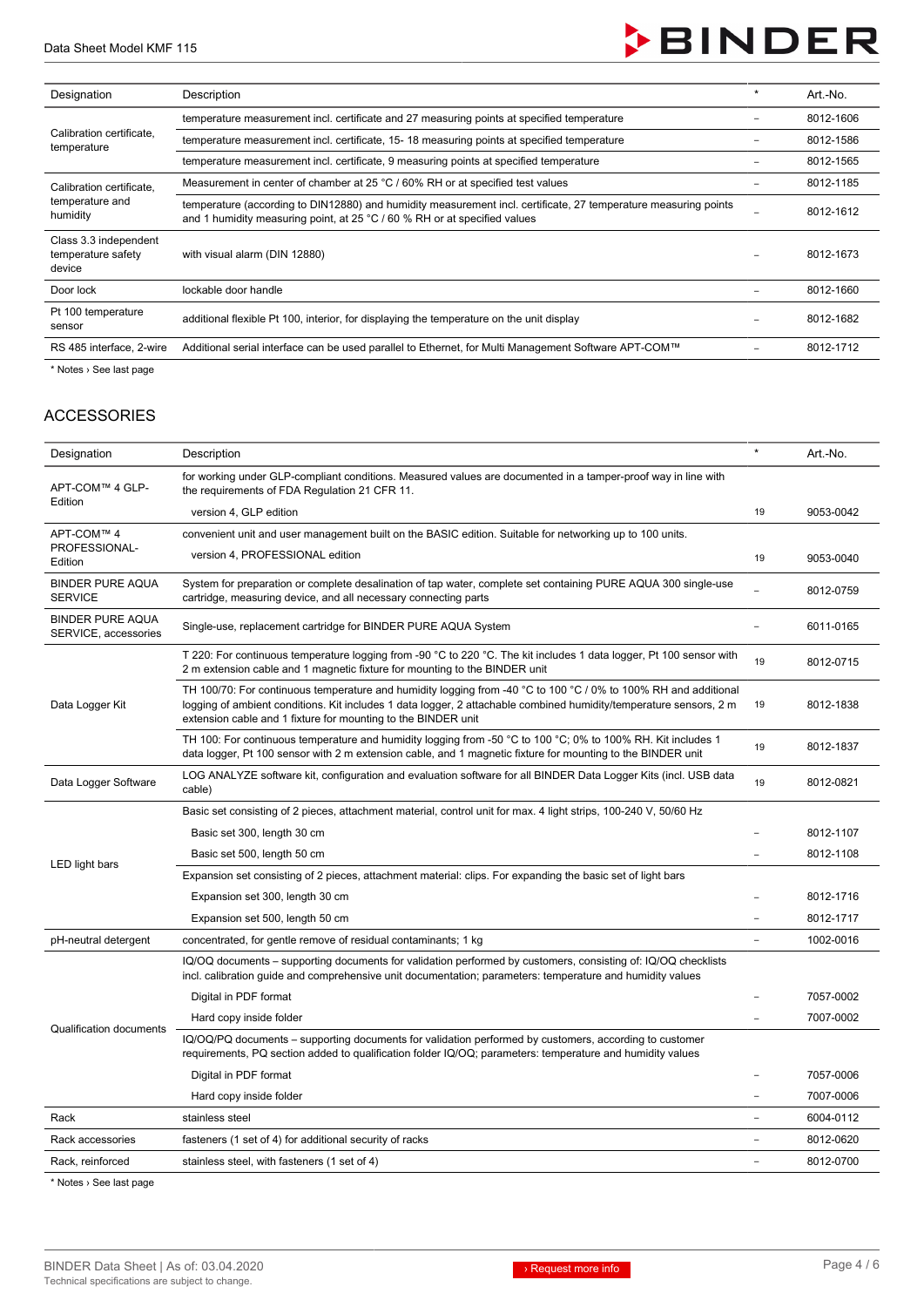Data Sheet Model KMF 115

# **BINDER**

| Designation                            | Description                                                                                        |   | Art.-No.  |
|----------------------------------------|----------------------------------------------------------------------------------------------------|---|-----------|
| RS 485 / RS 422<br>interface converter | RS 422 cable set and RS 485 / RS 422 interface converter for connection to 10-way plug distributor |   |           |
|                                        | 115 V option model                                                                                 |   | 8012-0599 |
|                                        | 230 V option model                                                                                 | - | 8012-0589 |
| Shelf, perforated                      | Stainless steel                                                                                    |   | 6004-0115 |
| Water supply set                       | consisting of fresh- and waste-water containers (20 liters each), cabling and pump                 |   |           |
|                                        | external, for hanging from the back of the device                                                  | - | 8012-0643 |

\* Notes › See last page

# **SERVICES**

| Designation                                                                                                                   | Description                                                                                                                                                                                 | $\star$                  | Art.-No.  |
|-------------------------------------------------------------------------------------------------------------------------------|---------------------------------------------------------------------------------------------------------------------------------------------------------------------------------------------|--------------------------|-----------|
| Installation services                                                                                                         |                                                                                                                                                                                             |                          |           |
| Unit installation                                                                                                             | Unpacking and setting up of unit, connecting to existing connections, and checking function                                                                                                 | 13, 18                   | DL10-0300 |
| Unit instructions                                                                                                             | Unit function instructions for operation and programming of the controller                                                                                                                  | 18                       | DL10-0700 |
| Preventive maintenance                                                                                                        |                                                                                                                                                                                             |                          |           |
| Maintenance                                                                                                                   | Functional testing of all electrical and mechanical components, short calibration, documentation in the<br>maintenance schedule                                                             | 14.18                    | DL20-0400 |
| <b>Calibration services</b>                                                                                                   |                                                                                                                                                                                             |                          |           |
|                                                                                                                               | Expansion – including certificate, each additional measuring point in center of chamber at 25 °C / 60%<br>RH or at specified values                                                         | 14, 16,<br>17, 18        | DL30-0302 |
| Temperature and humidity calibration                                                                                          | Temperature and humidity calibration with 1 measuring point in center of chamber with 1 specified pair<br>of values, including certificate                                                  | 14, 16,<br>17, 18        | DL30-0301 |
| Temperature measurement in<br>accordance with DIN 12880, 27<br>temperature measuring points and 1<br>humidity measuring point | Temperature measurement in accordance with DIN 12880 with 27 temperature measuring points and<br>1 humidity measuring point in center of chamber at specified values, including certificate | 14, 16,<br>17, 18        | DL30-0427 |
| Temperature measurement, 15<br>measuring points                                                                               | Temperature measurement with 15 measuring points at a specified test temperature, including<br>certificate                                                                                  | 14, 16,<br>17, 18        | DL30-0218 |
| Temperature measurement, 18<br>temperature measuring points and 1<br>humidity measuring point                                 | Temperature measurement with 18 temperature measuring points and 1 humidity measuring point in<br>center of chamber with 1 specified pair of values, including certificate                  | 14, 16,<br>17, 18        | DL30-0318 |
| Temperature measurement, 27<br>temperature measuring points and 1<br>humidity measuring point                                 | Temperature measurement with 27 temperature measuring points and 1 humidity measuring point in<br>center of chamber with 1 specified pair of values, including certificate                  | 14, 16,<br>17, 18        | DL30-0327 |
| Temperature measurement, 9<br>temperature measuring points and 1<br>humidity measuring point                                  | Temperature measurement with 9 temperature measuring points and 1 humidity measuring point in<br>center of chamber at specified values, including certificate                               | 14, 16,<br>17, 18        | DL30-0309 |
| <b>Validation services</b>                                                                                                    |                                                                                                                                                                                             |                          |           |
| Execution of IQ/OQ                                                                                                            | Execution of IQ/OQ in accordance with qualification folder                                                                                                                                  | 15, 18                   | DL42-0300 |
| Execution of IQ/OQ/PQ                                                                                                         | Execution of IQ/OQ/PQ in accordance with qualification folder                                                                                                                               | 15, 18                   | DL44-0500 |
| <b>Warranty service</b>                                                                                                       |                                                                                                                                                                                             |                          |           |
| Warranty extension from 2 to 3 years                                                                                          | The warranty is extended from 2 to 3 years from the delivery date, wear parts are excluded                                                                                                  | $\overline{\phantom{a}}$ | DL02-4041 |
| Warranty extension from 2 to 5 years                                                                                          | The warranty is extended from 2 to 5 years from the delivery date, wear parts are excluded                                                                                                  |                          | DL02-4042 |

\* Notes › See last page